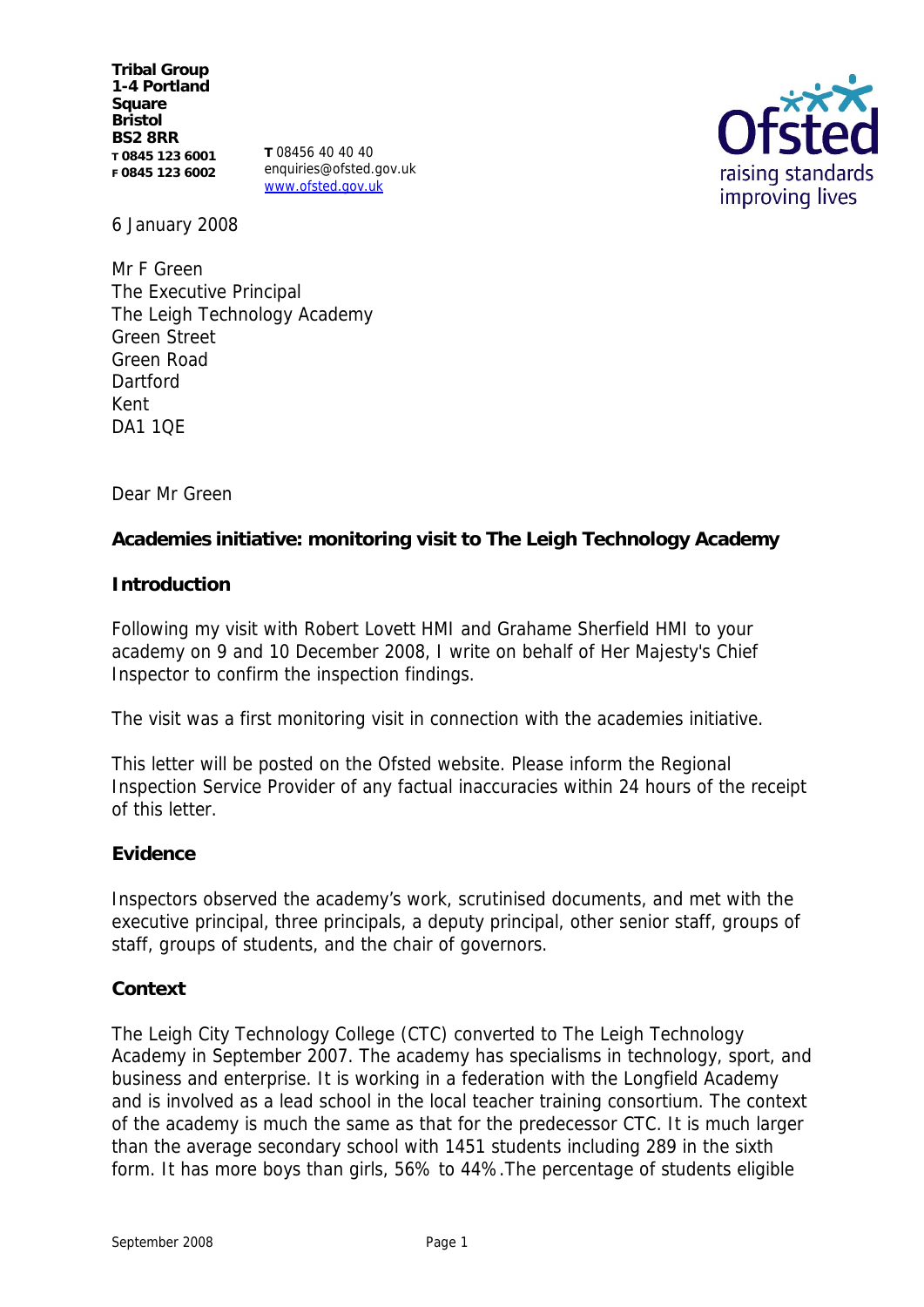

for free school meals is below average. Just over 90% of students are from White British backgrounds. Few students are at an early stage of learning English. The proportion of students with learning difficulties and/or disabilities is average but the proportion with statements of educational needs is above average. The academy includes a 19 place unit for students with hearing impairment; the students are fully integrated into the academy. The academy moved into its brand new buildings in January 2008. It operates in four colleges, each with a principal. Staff and students spend a high proportion of their time working within their own college.

Students' attainment on entry to the academy is broadly average overall, although the percentage of students entering with above expected levels is lower than in a typical secondary school in view of the presence of several selective schools in the area. The proportion of higher attaining pupils is increasing, however.

## **Achievement and standards**

The academy is building on the strengths of the CTC. At this early stage of the academy's development, however, it is not yet possible to see if all of the many initiatives to raise standards will bear fruit. Ambition is high and school data suggest that the improvements in raising standards and achievement will continue at a satisfactory pace, and possibly better, in the next year and beyond.

The progress made by students over Years 7 to 11, as seen in the 2008 examination results, was high overall and reflects the academy's care to ensure that students take courses that meet their needs and abilities. The progress of students whose attainment on entry was above expected levels is broadly average and not as high as for other students. Students take GCSE courses and also vocational courses, in science and information and communication technology (ICT) for example. A very high proportion of students, 94% in 2008, achieved five or more GCSE or equivalent qualifications at grades A\* to C. The figures in 2006 and 2007, in the predecessor school, were similar. The percentage of students gaining grades A or A\* in GCSE doubled in 2008 from 2007 but, at 9%, is still roughly half of the national figure. There are still, however, relative weaknesses in English and mathematics.

The rate of students' progress in English over Years 7 to 11 had been showing a downward trend in recent years. Progress in mathematics has been significantly lower than average and in 2007 it was exceptionally low. GCSE results in 2008 show that students' progress has been speeded up in both subjects. Whilst standards in English and mathematics, based on average point scores, improved in 2008 from 2007, they are still significantly below the national average. Standards in design and technology, English literature, physical education, and vocational studies, including science and ICT, were significantly above average for the students taking these GCSE or equivalent courses. Standards in humanities subjects and in modern foreign languages are significantly below the national average.

Examination results in the sixth form are much lower than average and achievement is not as high as it might be given students' results at the end of Year 11. Results in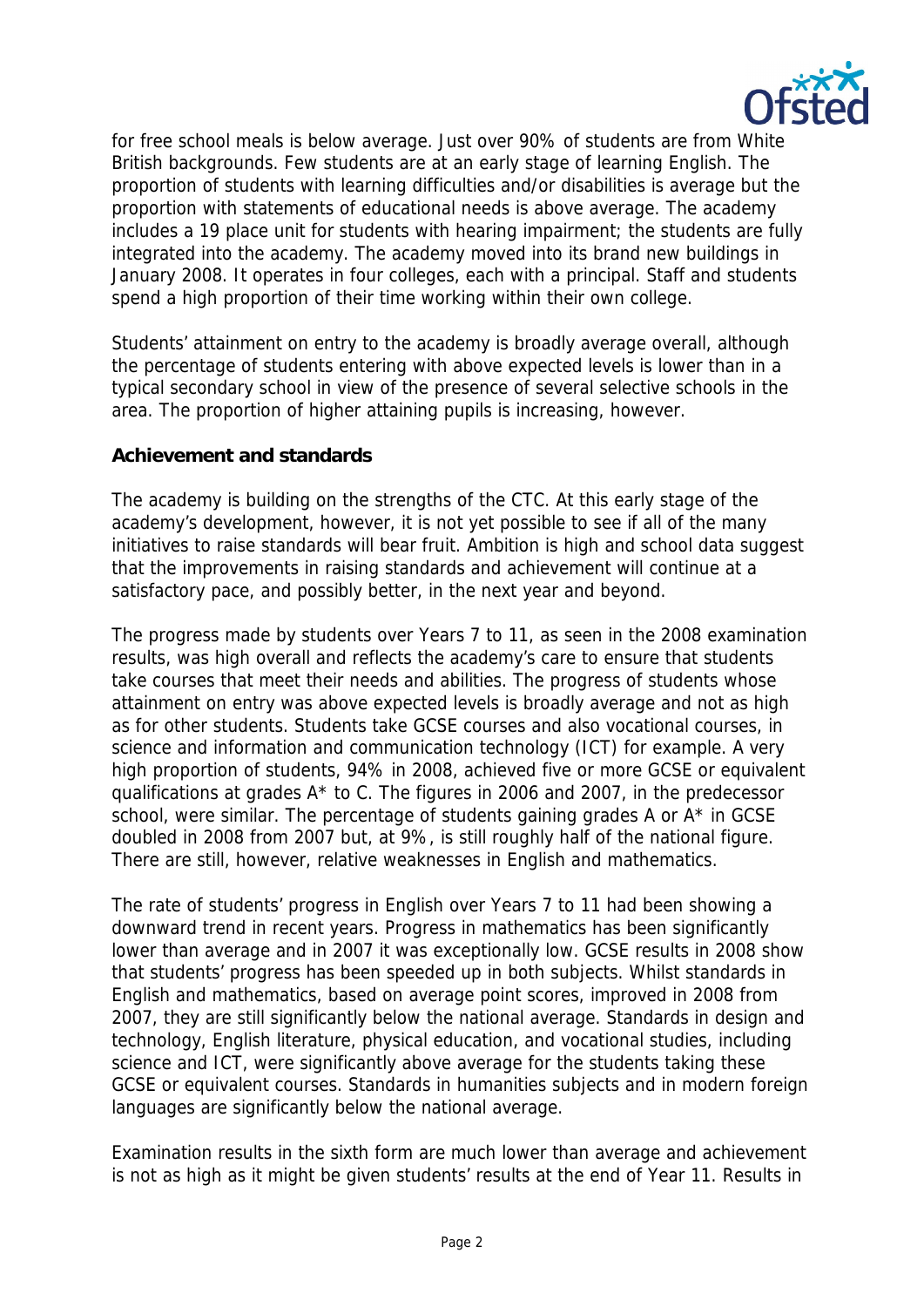

2008 were an improvement on those in 2007 and the academy is of the view that standards in the sixth form will rise again in 2009. The proportion of students going on to university increased in 2008 from that in 2007.

Progress in lessons, based on both inspectors' observations and on the academy's monitoring records, is satisfactory with some good features. Students' progress can be attributed not only to their learning in lessons but to other aspects of provision with strengths in the curriculum and the care, guidance and support they receive.

**Personal development and well-being**

Staff and students speak about recent changes with real enthusiasm and pride. The academy's core values emphasise enterprise, partnership, achievement and respect and are having a positive impact on students' lives. Students are confident, polite and welcoming and show a good sense of independence because the academy encourages this. They show great respect for the buildings and the high quality facilities available to them. The academy's dress code is consistently applied so that students look smart and ready for work.

Students say they feel very safe and appreciate the accessibility of staff so that any problems can be quickly addressed. Students behave very well, except in those few lessons where their interest is not fully maintained. They move around the academy calmly and sensibly. Students' skills in team working are good and support their future education and work. The academy is seeking to ensure that a greater proportion of students, than the 40% in 2008, leave Year 11 with good GCSE grades in both English and mathematics in order to improve students' future prospects. Attendance is above average compared with both national figures and those for similar schools. The percentage of students that are persistent absentees is much lower than average.

## **Quality of provision**

Staff and students are generally excited by what the new facilities and styles of working are bringing to the quality of educational experiences. The academy has a thorough understanding of the quality of lessons. It aims is to ensure that the quality of teaching and learning is good or better in at least 70% of lessons. Progress has been hampered by problems in recruiting and retaining staff. As in previous years, staff turnover is high and impedes good continuity in learning.

There is variability in the quality of lessons. In the best lessons, teachers' good subject knowledge and enthusiasm result in high levels of engagement from students and good progress in learning. Students collaborate well together, supporting and challenging each other in their work. They make very good use of the extensive ICT resources in lessons, at break times and after school to carry out individual research and to pursue their personal interests. Teachers often use the many spaces available well and this allows for the development of student's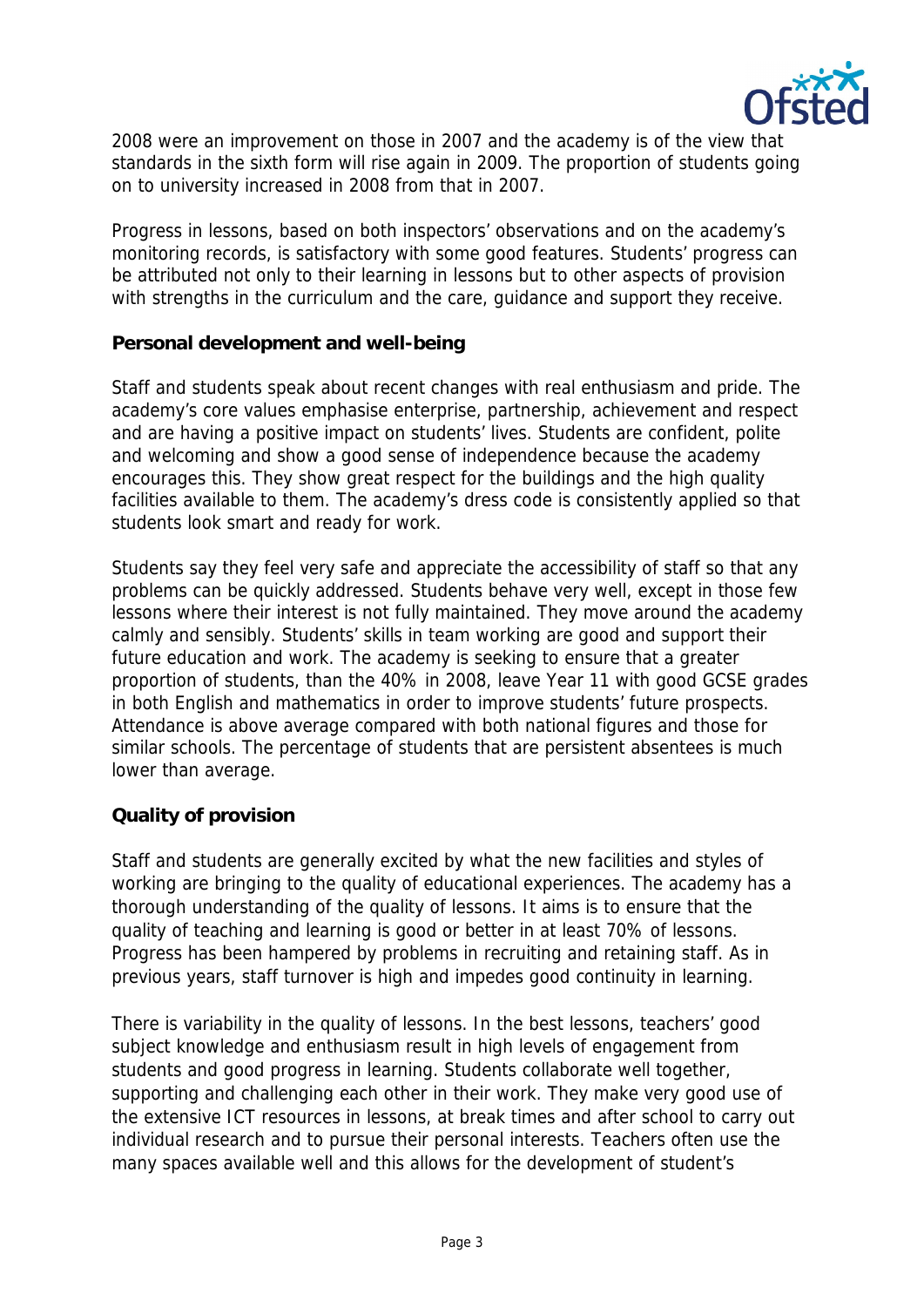

independent learning skills and promotes self-motivation and responsibility. Where teaching is less effective, time is not used well enough, or teachers often talk for too long and students' concentration and pace of work lapses. In weaker lessons, the objectives underpinning lessons are not always sharp enough and not used sufficiently to check progress and reflect on gains in learning.

There are many strengths in the curriculum and these contribute greatly to students' achievements. The most notable are in: the provision of vocational courses; the facilities that support learning, such as computers, other new technologies, and spaces for working independently; and in the wide range of extra-curricular activities, including many competitions and outside events that enhance students' experiences and add greatly to their enjoyment. The modular approach to the curriculum and assessment augurs well but has yet to be tested for its effectiveness. The academy works with many partners to enhance educational provision, for example in providing work experience for students. The curriculum supports students' personal development effectively in many ways. For example, students plan and lead almost all assemblies such as the moving and enjoyable assembly where students shared their experience of working with older members of the local community. The 'Emotional Intelligence Programme' has some good features but has yet to be tested for success. The academy's specialist subjects are strengths of the school and staff in these areas are part of a drive to support the development of students' literacy and numeracy skills across the curriculum. The academy is aware of the need to develop further its provision for gifted and talented students.

Students say they feel supported and cared for by the college system. Tutors and senior staff know students well and monitor carefully their behaviour, attendance and well-being carefully. While all students are positive about the benefits of the mixed-age tutor groups, those joining the academy at the beginning of Year 7 particularly value the support these groups provide. Data about students' attainment are compiled well and used to set challenging targets for students' next steps in learning. The quality of academic guidance provided lesson by lesson, however, is too variable. The best marking or verbal comments tell students how well they are doing and what they need to do to improve further, but this good practice is inconsistent.

## **Leadership and management**

Leaders and managers have much to be proud of in creating this academy and in building on the successes of the CTC. Senior leaders are committed to innovation and to raising standards. For some staff, the innovations also bring challenges in the need to extend teaching styles, for example in the large teaching groups and long lessons. Whilst most staff have, or are developing, the necessary skills, others have some way to go. The academy is working with a nearby university to develop a suitable training programme.

The executive principal and the college principals provide highly effective leadership. Whilst leading their colleges, principals also each carry responsibilities across the